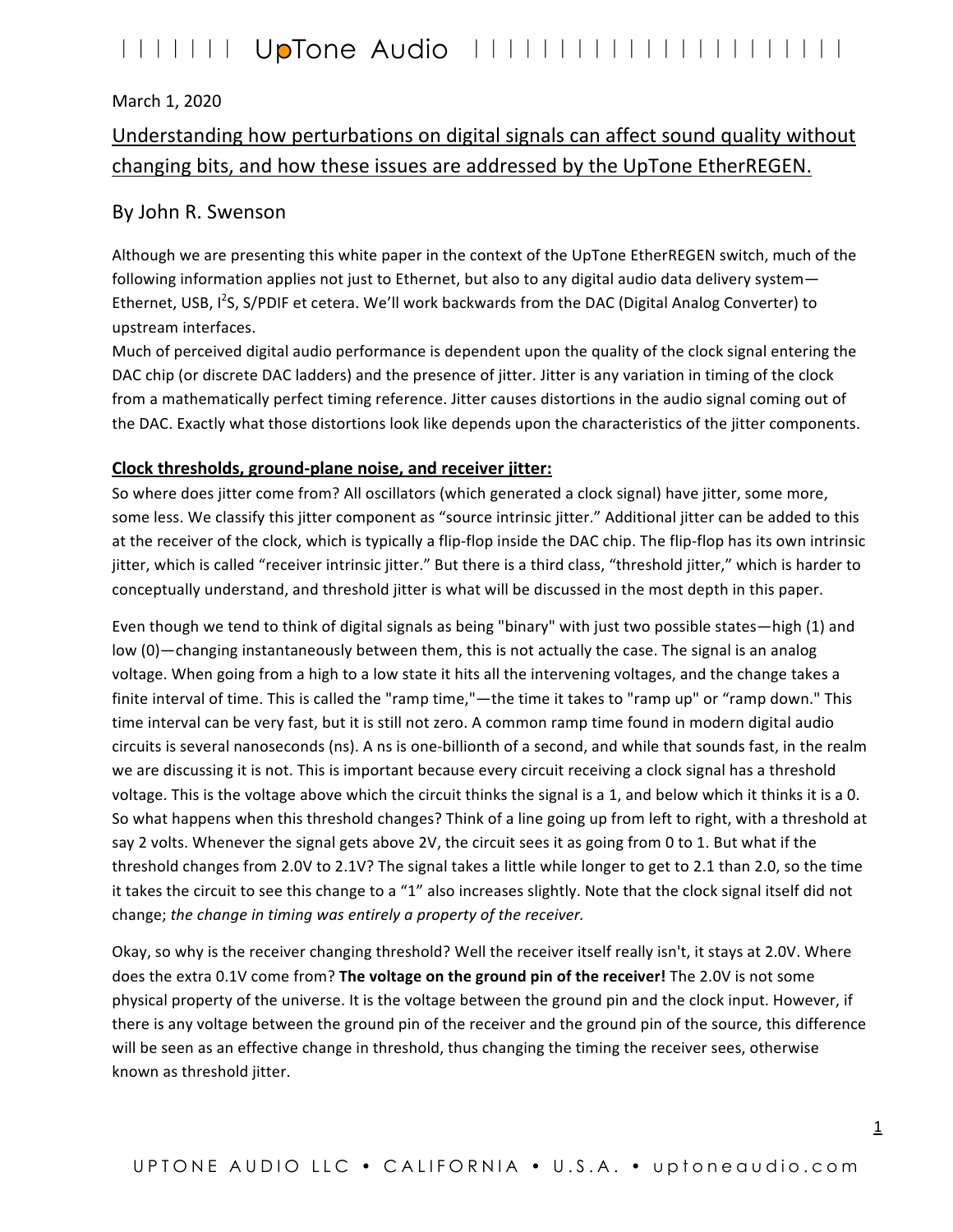This is the underlying mechanism for threshold jitter: *Noise on the ground-plane of the DAC causes effective jitter in the DAC chip, which modulates the audio signal coming out of the DAC.* Note that the actual clock signal does not change at all. It is how the clock circuit *inside* the DAC chip sees the clock signal that matters.

#### **Sources of ground-plane noise**

We have identified two primary external mechanisms—present in various digital interfaces—which can cause ground-plane noise on a DAC's internal ground-plane: 1) Jitter carried through digital data and, 2) leakage current.

#### **1) Jitter carried through digital data:**

We are going to explain how jitter of the clock—e.g., in a network switch—will show up in the data coming out of that switch, even though no separate clock signal is transmitted with the data. And we will explain how this gets into and affects the DAC-attached endpoint.

The critical part is what happens inside any Ethernet receiver (known as a PHY, physical interface chip). This takes some understanding of how digital circuits work: we have a wire with voltages going up and down that correspond to a digital signal. When the signal voltage goes above or below the threshold voltage of the circuit, it causes the circuit to "change state." The process of doing this creates a little "burp" of current to flow between the power and ground pins of the circuit. So every time the signal changes, small current pulses flow through the ground-plane. Remember, the timing of the data changes are controlled by the clock in the switch, so they have the phase-noise characteristic of the clock in the switch. As a result, the pulses happening in the ground-plane *also* have the same timing characteristics as the clock in the switch!

#### To understand this, let's back up a bit further and discuss phase-noise:

Phase-noise is an alternative way to look at jitter. You can think of it as the "frequency spectrum" of jitter. Phase-noise is usually thought of as only a property of clocks, but this is an *important noise component* because the clocks are used to determine exactly when "edges" happen in data signals. The data is "clocked out" by the clock, so timing variations in the clock, (jitter) show up in the data signals.

Explaining phase-noise is probably easier graphically or with an animation, but we will attempt it with words. The following example, while not strictly accurate, will suffice as a basis to understand how this works. Let's consider a 10MHz clock signal: there is supposed to be exactly 100ns between each rising edge of this clock signal. In reality it is never exactly perfect, it might be slightly more than 100ns, or slightly less. Think of a clock where this "error" in timing changes in a smooth and repeatable way. Let's say one pulse to the next is exactly 100ns, then the next is 101ns, then the next 102, then 103, then it goes back to 102, then 101, then 100, then 99, then 98, then 97, then 98, then 99, then 100, etc. This timing error pattern will take a certain amount of time to complete. If say it takes  $1/10^{th}$  of a second for this pattern to occur, the frequency of the clock modulation is 10Hz. This is usually called jitter frequency. If you made a phase-noise graph of this clock, you would have a spike at 10Hz.

In reality, it is rarely just one frequency but many frequencies. And while it may look like noise, this is NOT an analog voltage noise such as tape hiss. Rather it is comprised of a large set of jitter frequencies. All phasenoise plots of real oscillators are not flat; the low frequency range has much higher phase-noise error, tapering off at the higher frequency range. Thus the jitter is composed primarily of lower frequency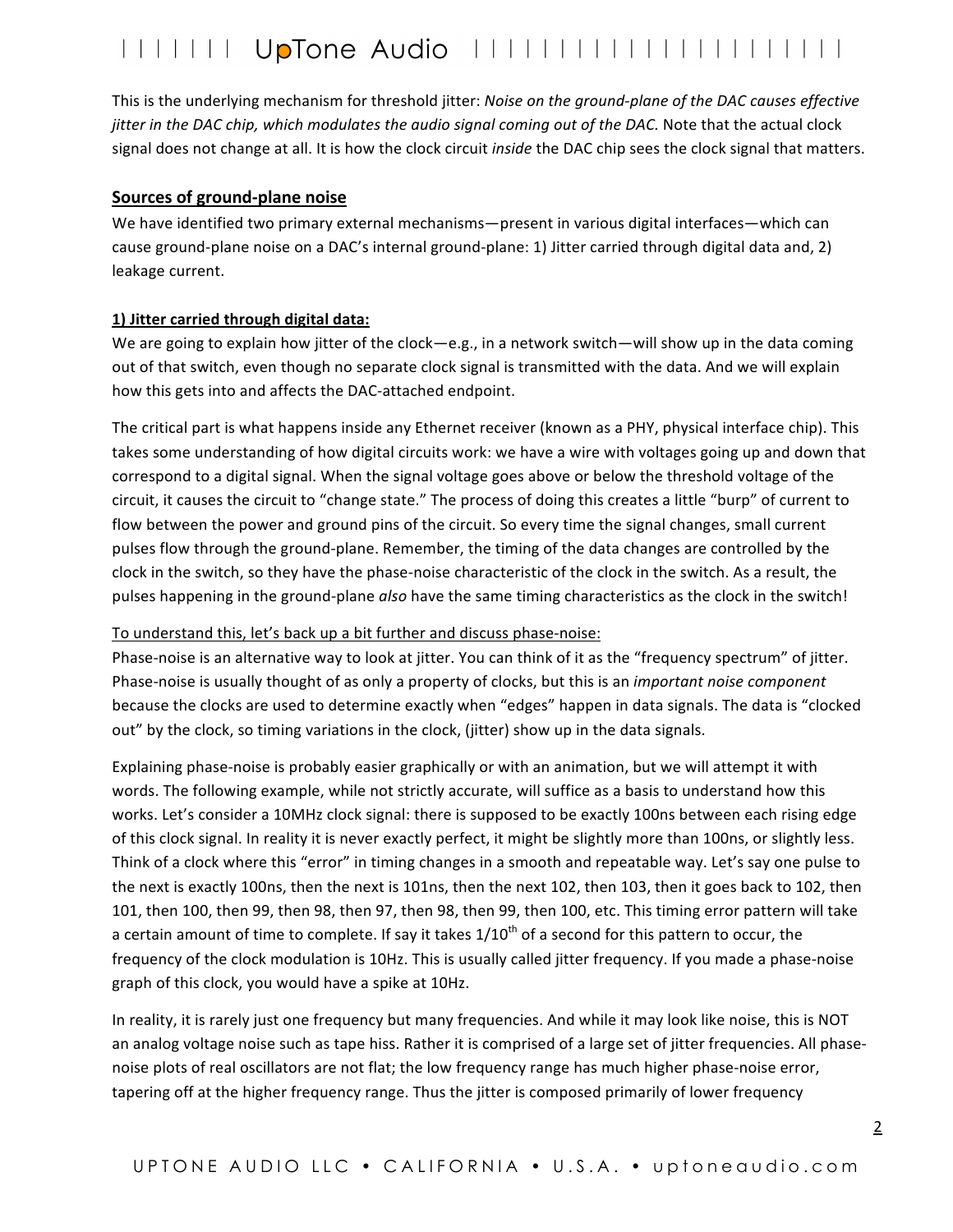components. If you look at the noise on the ground-plane, you will see the same low frequency dominated curve as the clock phase-noise plot of the clock in the switch.

#### Clock phase-noise overlay:

Now it becomes more complicated, because there is a *different* clock in the endpoint—with its own phasenoise, switching other circuits in the endpoint—and creating ground-plane noise correlating to the phasenoise of its internal clock. Thus, the ground-plane noise in the endpoint is the combination of the groundplane noise from the switch's clock (the external clock) and from the phase-noise of the internal clock. The external clock phase-noise is thus overlaid *on top* of the noise from the internal clock.

This ground-plane noise subsequently induces jitter on what is producing an output (USB, I<sup>2</sup>S etc), (see the first section); thus what is coming out has jitter that is a combination of upstream clocks and the internal clock. If the endpoint is a separate box from the DAC, the data signals carry this overlaid clock signature into the DAC, where it creates ground-plane noise which in turn creates jitter on the clock going to the DAC chip—and that affects the audio signal.

What is important to understand is that this causes a modulation of all audio signals. An example: Let's say the phase-noise is that 10Hz we talked about earlier; you do NOT get a 10Hz noise on the audio output, it changes every signal coming out of the DAC. So if the DAC is outputting 1KHz, you now have 1000Hz, plus 1010Hz, plus 990Hz. Everything coming out of the DAC is "spread out" a bit by this jitter on the clock.

What this clock phase-noise overlay looks like depends upon the clocks and circuits involved. Most "residential" network devices have very cheap oscillators with very high phase-noise, so effects from this in the combined clock can be very strong. Therefore, if your endpoint has a very good local clock, the overlay from upstream can be significantly greater than the local clock.

#### **2)** Leakage current:

Leakage current is a property of power supplies. In all power supplies a small amount of current will flow from the AC line, through the power supply, to the DC output. That current will pass to whatever device is being powered, and will always flow back through some path to the AC line, forming a "leakage loop."

Such leakage will frequently flow into the ground-plane of a device, generating a small voltage on the ground-plane. This leakage current is primarily at line frequency—50Hz or 60Hz, depending on the specific country's AC mains standard—though there can be low-level components of it extending up into the megahertz range. Note that this is NOT DC, it is primarily line frequency AC, and that is very important to remember when thinking about leakage loops.

Leakage current can flow through power cables, audio interconnects, digital cables, including Ethernet and USB cables. The leakage will flow from a power supply, through a cable to another device or component, then through that device or component's respective power supply *back* to the AC mains. Alternatively it can flow through a cable to another box and then through a safety ground (the "third pin" of an AC plug) and return back to the AC mains.

We have found there are two types of leakage current, traditional low-source-impedance leakage, which is found in all power supplies, and high-source-impedance leakage, which only occurs in switching-mode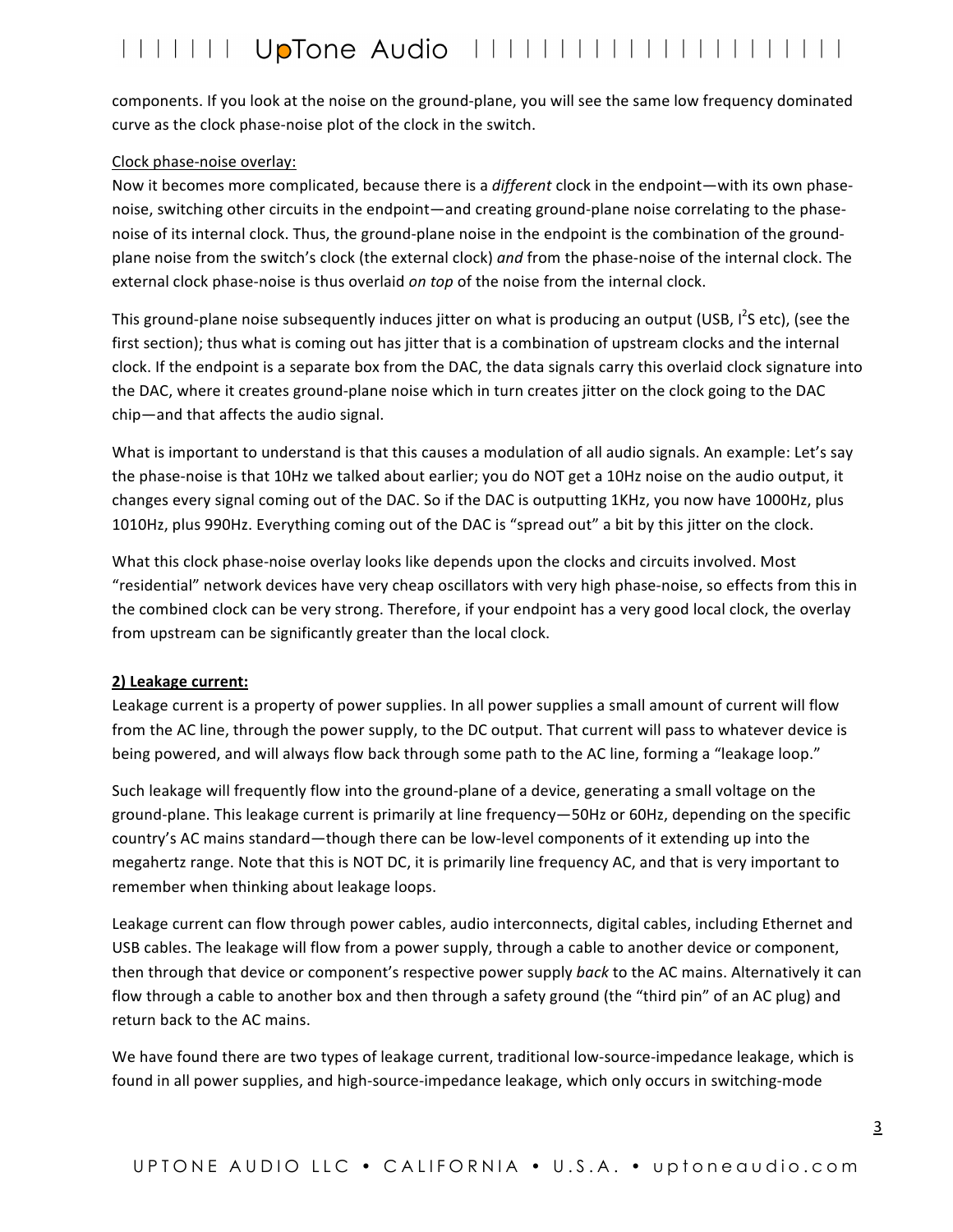supplies. This high-source-impedance leakage is hard to block and can take surprising paths to get where it wants to go.

These two different forms of leakage currents have a deleterious effect on Ethernet in audio systems. All copper Ethernet connections have transformers in each device port, and these transformers will block DC and low-source-impedance leakage. However, they DO NOT block high-source-impedance AC leakage. This is particularly important for digital networks used for audio.

Most all network systems used with audio use switching supplies (SMPS) to power the digital devices, routers, switches, computers, etc. The high-source-impedance leakage current from the SMPS will travel through the network equipment, the Ethernet cables, the end-points, and into the DAC where they will create noise on the ground-plane, and thus jitter in the DAC circuitry.

Leakage currents can also cause clock modulation in intermediate devices such as "streamers." The clock issues were discussed in the prior section.

#### How does the UpTone Audio EtherREGEN address the issues discussed above?

The EtherREGEN's primary purpose is to radically reduce the two sources of ground-plane noise—leakage current and clock phase-noise—to keep them from getting into your DAC. This is done by preventing leakage (both high- and low-source-impedance types) from passing through, and by preventing data signals from creating phase-noise induced current pulses on the ground-plane.

In the EtherREGEN, leakage is prevented from crossing its 'A'>'B' side moat by using specially selected highspeed digital isolators. These block the leakage, but do not block the phase-noise component. Let's look at common digital isolators to see why. The jitter on the input signal passes through to the output (see prior discussion). Isolators have a delay from input to output; so if the input is a little late the output is also a little late. The jitter passes right on through. Common isolators also produce those infamous pulses on the groundplane, and it is pretty strong due to how the isolators work. Thus not only does ground-plane noise occur from whatever the isolator is driving, it also occurs from the isolator itself.

It turns out there is a conceptually simple way to fix this. Use fully differential circuitry. This has two wires coming in and two wires going out. The signals are differential; one goes up as the other goes down. Thus a negative and a positive pulse on the ground-plane are created at the same time, and they cancel each other out.

The EtherREGEN utilizes differential, high-speed, very low jitter isolators followed by fully differential ultra-low jitter flip-flops that reclock the data with an ultra-low jitter local clock. Since both of these are fully differential there is no noise on the EtherREGEN's ground-plane induced by upstream clocks. Additionally, all the clocking in the EtherREGEN is run with differential lines.

It may sound simple, but in fact it was quite challenging. Fully differential low-jitter isolators and flip-flops are extremely rare, and they take multiple voltages and use lots of power. But we did eventually manage to find the right parts and make them work. There are many other unique technical features incorporated into the EtherREGEN. You can read about those on our web site.